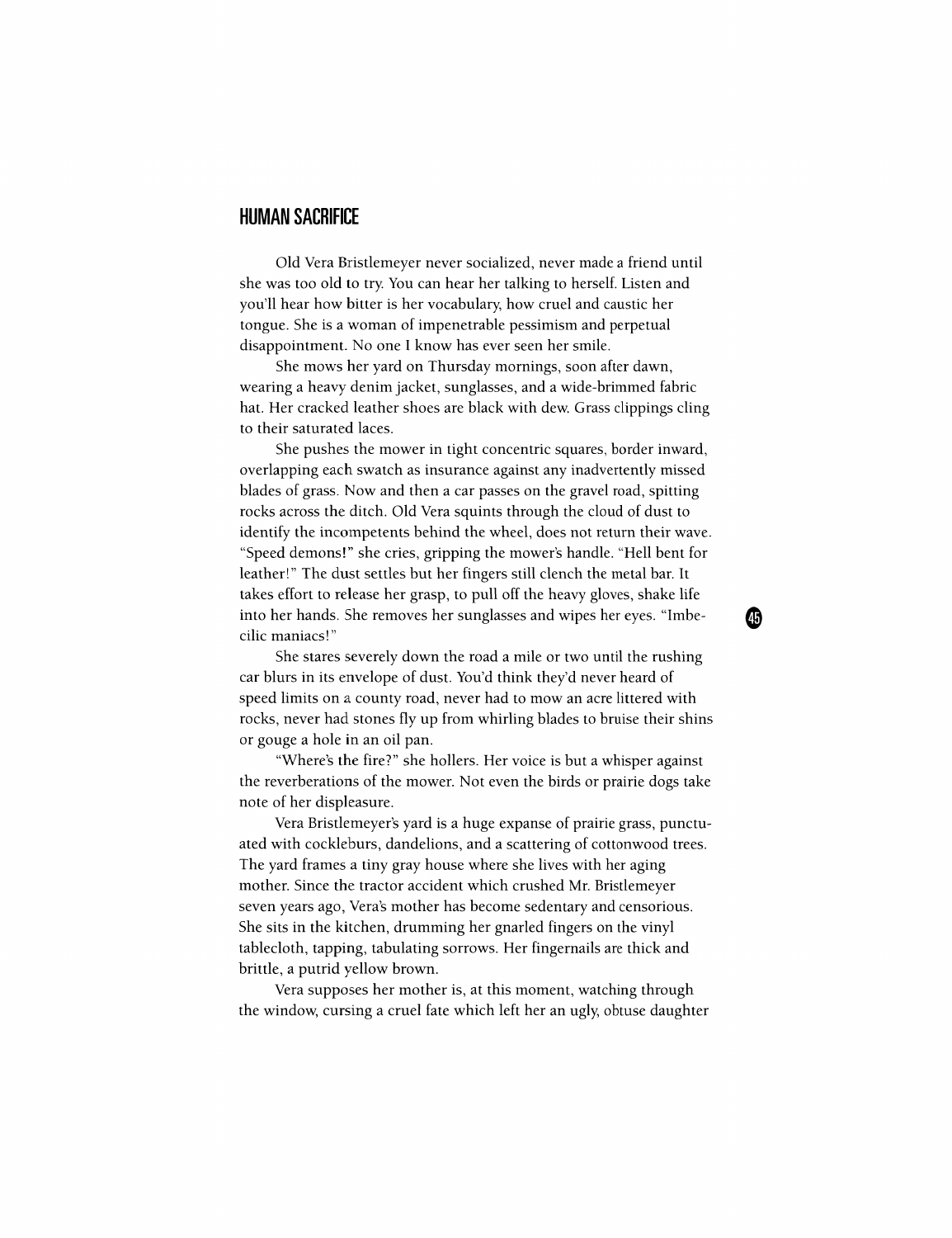instead of husband or son. Mrs. Bristlemeyer wonders daily, in Vera's presence, why God took the wrong ones. Vera wishes her brother, Ira, was here to help, instead of lying in a six-foot plot next to the church. He would enjoy finally hearing his mother's praise: "Ira at least knew how to mow." Ira always gave in too soon.

Vera is coming toward the house now, muttering to herself. The mower has stalled, choked on too-wet grass. She stomps onto the mudporch, grabs a broomstick and jabs beneath the mower, dislodging clumps of masticated plants.

"I want my oatmeal!" her mother yells, watching Vera yank on the ignition cord, trying to reignite the engine. "You forgot to make my breakfast." The mower doesn't respond.

Mrs. Bristlemeyer raises a petrified fingernail to her lips and scrapes beneath it with her teeth. Saliva hangs in a spidery thread from the corner of her mouth. "Any fool knows you can't mow this early in the day," the mother says. "Ira never mowed before nine."

Vera tries the mower again, without success. A pick-up thunders past, a red Dodge with a raised chassis and oversized tires. The horn blasts and the radio blares. It's Marvin Welter, Edgar's grandson, behind the wheel—the one arrested for disorderly conduct on Independence Day. Edgar must have been mortified. A common disadvantage of having grandchildren, Vera supposes. Might have been her problem if Edgar hadn't been so enamored with Amelia McGillivray's halter tops and bathing beauty tan, forty summers ago. Vera is relieved the teenager bears no kinship to herself.

⊕

There's a dog in Marvin's passenger seat, head out the window, fur ruffled in the wind. Gravel sprays from the pick-up wheels, like Moses parting the waters. Vera stands immobile until the last flying stone settles at her feet. For an instant she has the impression that she, too, could be tearing across the country with the wind in her hair, could have a destination deserving supersonic speed. The feeling doesn't last.

The sun touches the top of the cottonwoods now, and Vera is hot. She wipes the perspiration from her forehead, adjusts the collar on her jacket. The melanoma served Amelia right, she thinks without remorse. Going around half-naked, skin as dark and tough as hide. What did she expect? Vera watches until the pick-up reaches the highway, turns left and disappears behind the trees at Frinkel's place.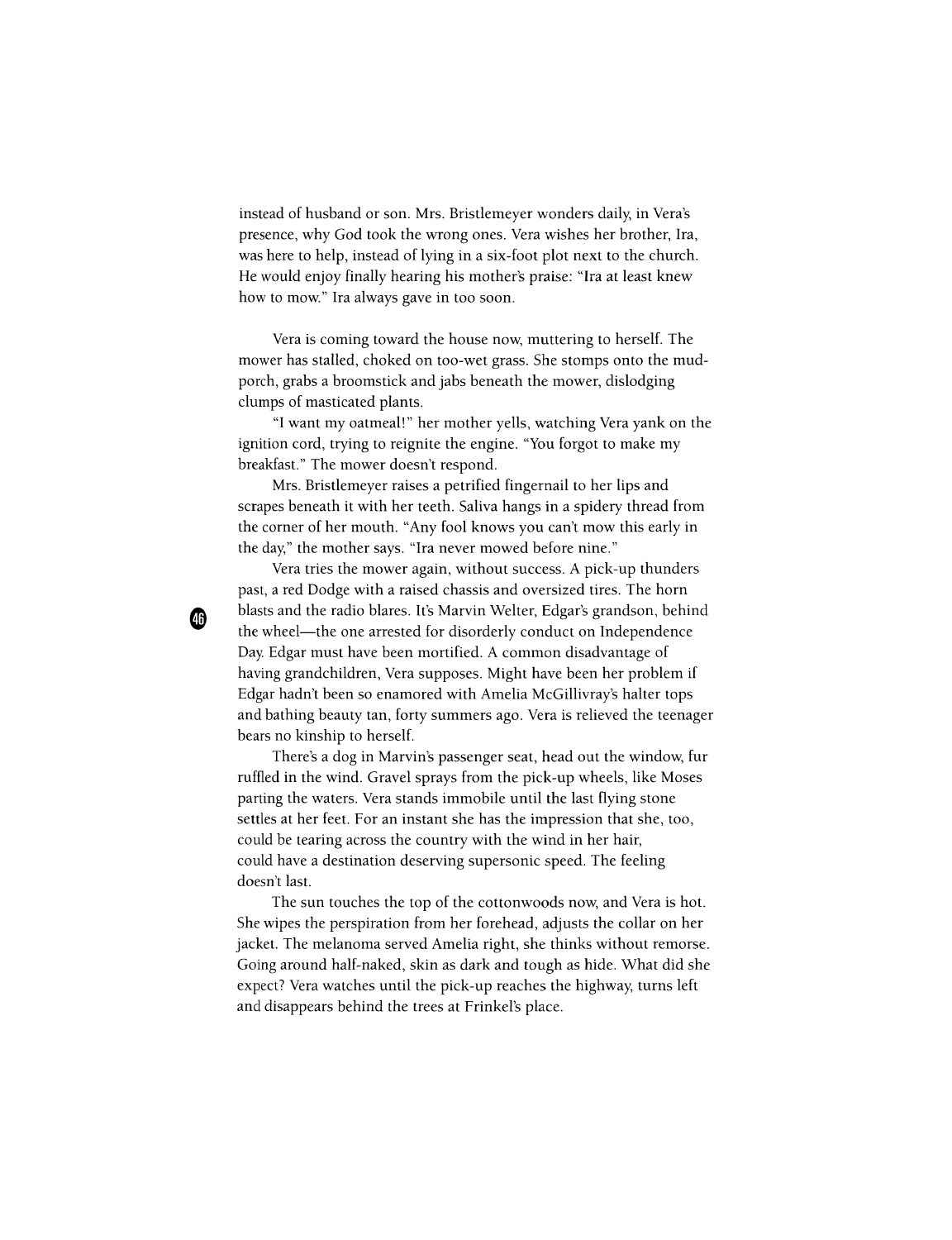Ira should have known better, too, working in the hot sun day after day the way he had, in short sleeves, refusing to wear a cap. Stubborn idiot. Why Mama always considered him the smarter one is a continuing mystery.

Vera's mother still sits at the kitchen table, hollering about her hunger. Vera can hear her rasping voice, yelping through the screen. "I need to eat!"

Vera tromps into the kitchen and grabs a soup kettle from the cupboard. She fills the pot with water, brings it to a boil, and dumps in an entire box of oatmeal. Then she slams the pot on the table in front of her mother, along with a wooden spoon, the sugar canister, and a carton of milk.

"Oatmeal is served," she snaps. Her mother's eyes widen with surprise. "I need a bowl," Mrs. Bristlemeyer whines, but Vera is already out the door.

The mower starts readily this time, with barely a cough or sputter. Vera puts in an uninterrupted hour of work. She counts her miseries as she circles the yard, and there are more than enough to fill her time. The list of troubles rolls off her tongue like water over the Pipestem Dam.

Then it hits.

Vera is maneuvering the mower around the northeast corner of the house—recalling how typical, how unremarkable it was that Father never got around to enlarging the house, after talking about it for all those years—when she hits the rock. It flies up, out of nowhere, shattering her glasses. Blood courses down her face. Slivers of glass riddle her right eye and cheek. She marvels at the bright redness of her blood, at the vividness of the pain.

In the house her mother lies on the couch, asleep. The oatmeal pot sits on the kitchen table, nearly full, swimming with milk. Vera can think of no one to call, so she folds a bath towel against her face and drives herself the fifteen miles into town.

Later that afternoon, bolstered with stitches and white gauze patches and a week's supply of pain killers, Vera trudges to her yard with a dilapidated bushel basket.

Crawling on hands and knees, she encircles the grass in the familiar, evertightening concentric circles. Every rock and stone she hands is tossed into the basket. There are more than she had even imagined there might be. Too many to carry at once. The decayed basket bulges, can't be budged.

Œ)